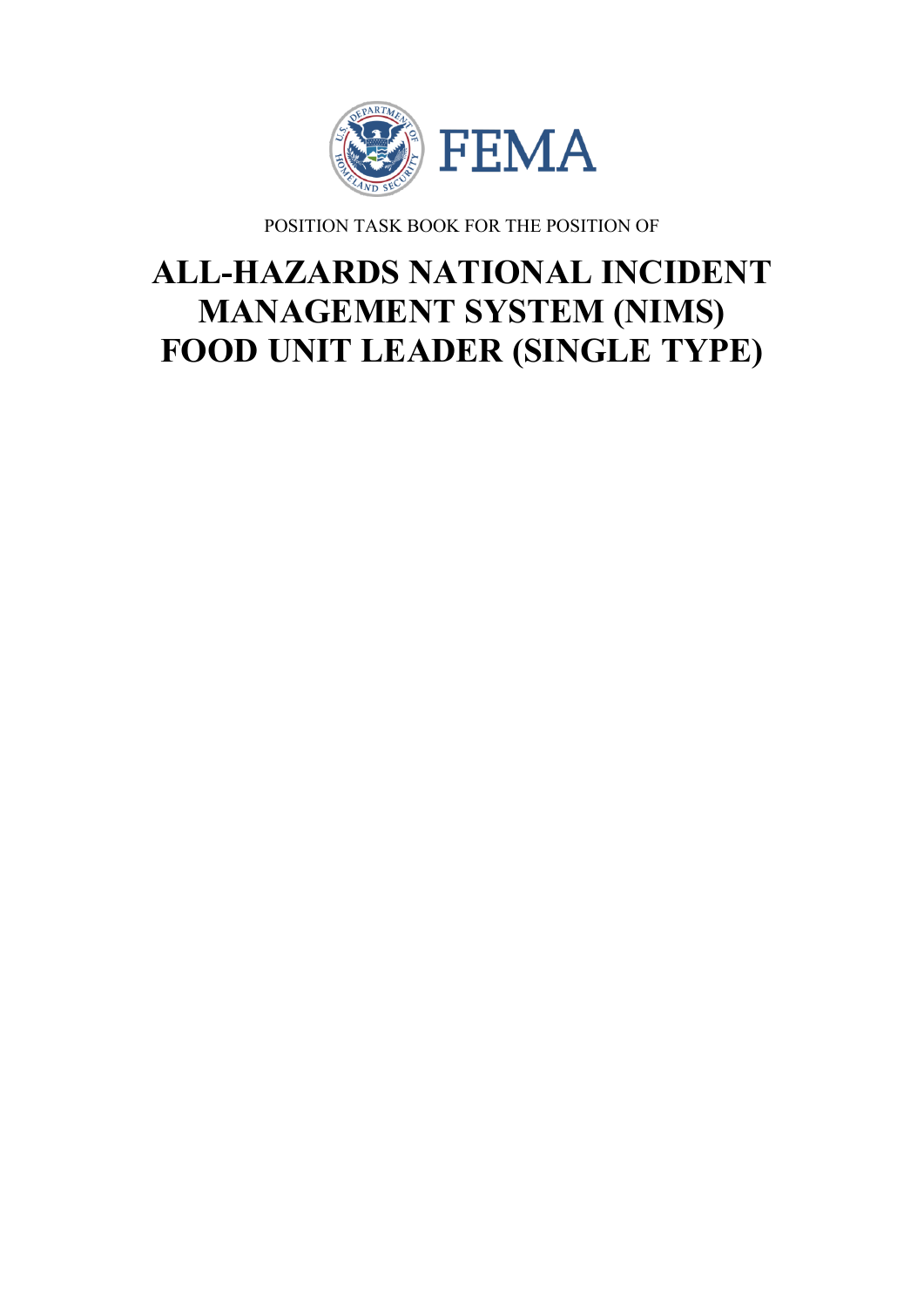# **FOOD UNIT LEADER (SINGLE TYPE)**

# *1. Competency:* **Assume position responsibilities**

*Description:* Successfully assume the role of Food Unit Leader and initiate position activities at the appropriate time according to the following behaviors.

#### *1a. Behavior:* **Obtain information relevant to position assignment**

| <b>TASK</b>                                                                                                                                                                                                                                                                                                                                                                                                                                                                                                                                                               | <b>CODE</b> | <b>EVALUATION</b><br><b>RECORD#</b> | <b>EVALUATOR</b><br><b>INITIALS AND</b><br><b>DATE</b> |
|---------------------------------------------------------------------------------------------------------------------------------------------------------------------------------------------------------------------------------------------------------------------------------------------------------------------------------------------------------------------------------------------------------------------------------------------------------------------------------------------------------------------------------------------------------------------------|-------------|-------------------------------------|--------------------------------------------------------|
| 1. Obtain and review necessary documentation:<br>• Copy of Delegation of Authority, Letter of Expectation,<br>Letter of Agreement or Memorandum of Understanding<br>(MOU)<br>• Applicable plans and reports<br>· Directories: phone, notification<br>• Written incident status summary<br>• Authorizations: cell phones, rental vehicles, computers                                                                                                                                                                                                                       | E, F, I     |                                     |                                                        |
| 2. Receive briefing from Logistics Section Chief, Service<br>Branch Director or outgoing Food Unit Leader:<br>• Meetings and briefings schedule<br>• Situational assessment<br>• Incident objectives<br>$\bullet$ Strategy<br>• Hazards to incident personnel and public<br>• Agencies/jurisdictions involved<br>• Organizational structure<br>• Resources summary<br>• Logistical needs<br>• Ordering procedures<br>• Incident priorities and status: life safety, incident<br>stabilization, property and environment<br>• Timing and scheduling<br>• Expected products | E, F, I     |                                     |                                                        |

#### *1b. Behavior:* **Establish or determine organizational structure, resource and staffing needs**

| <b>TASK</b>                                                                                                                                                                                                                                                                                                                                                       | <b>CODE</b> | <b>EVALUATION</b><br><b>RECORD#</b> | <b>EVALUATOR</b><br><b>INITIALS AND</b><br><b>DATE</b> |
|-------------------------------------------------------------------------------------------------------------------------------------------------------------------------------------------------------------------------------------------------------------------------------------------------------------------------------------------------------------------|-------------|-------------------------------------|--------------------------------------------------------|
| 3. Evaluate staffing needs required to manage the unit:<br>• Ensure consistency with National Incident Management<br>System (NIMS) organizational structure<br>• Identify training opportunities<br>• Ensure use of established procedures for ordering<br>resources<br>• Request appropriate technical specialists to assist with<br>special incident conditions | E, F, I     |                                     |                                                        |
| 4. Utilize unit personnel:<br>• Establish appropriate organization and assign roles and<br>responsibilities, while maintaining span of control                                                                                                                                                                                                                    | E, F, I     |                                     |                                                        |

#### *1c. Behavior:* **Ensure readiness for assignment**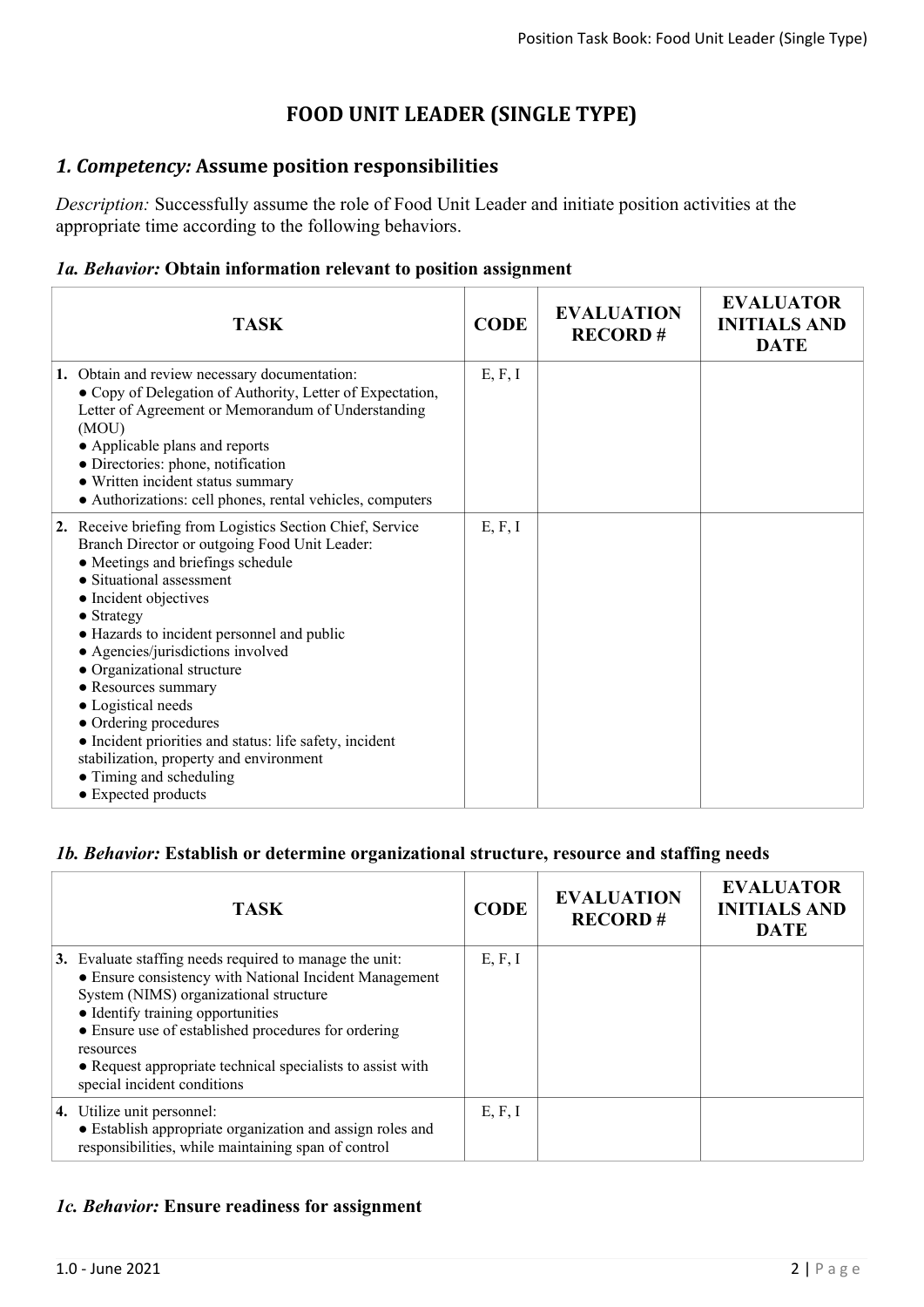|    | <b>TASK</b>                                                                                                                                                                                                                                                                                                                                                                                                                                                                                                                                                                                                                   | <b>CODE</b> | <b>EVALUATION</b><br><b>RECORD#</b> | <b>EVALUATOR</b><br><b>INITIALS AND</b><br><b>DATE</b> |
|----|-------------------------------------------------------------------------------------------------------------------------------------------------------------------------------------------------------------------------------------------------------------------------------------------------------------------------------------------------------------------------------------------------------------------------------------------------------------------------------------------------------------------------------------------------------------------------------------------------------------------------------|-------------|-------------------------------------|--------------------------------------------------------|
|    | 5. Arrive properly equipped at designated time and location and<br>check in according to agency/organization guidelines:<br>• Arrive with go-kit and any additional equipment<br>• Carry out check-in procedures and ensure assigned<br>personnel do the same                                                                                                                                                                                                                                                                                                                                                                 | E, F, I     |                                     |                                                        |
|    | <b>6.</b> Obtain complete incident and logistical information:<br>• Incident name, number, anticipated duration, size, type,<br>responsibilities and expectations<br>• Reporting time and location<br>• Transportation arrangements and travel routes<br>· Contact procedures during travel (telephone/radio)<br>• Expected working conditions<br>• Personal Protective Equipment (PPE)<br>• Security measures<br>• Updated contact information and information links                                                                                                                                                         | E, F, I     |                                     |                                                        |
| 7. | Obtain, assemble and prepare information and materials for<br>go-kit. The kit should contain critical items for the<br>assignment and be easily transportable:<br>• Supplies:<br>$\circ$ Office supplies appropriate to the function<br>○ Authority Having Jurisdiction (AHJ) identification<br>badge and qualification card<br>• Reference materials:<br>o Functional guidelines relative to incident type (agency<br>guidance or other functional guidelines)<br>o AHJ operations guides or other operational guides<br>$\circ$ Position manuals<br>$\bullet$ Forms:<br>○ Agency-specific forms appropriate to the function | E, F, I     |                                     |                                                        |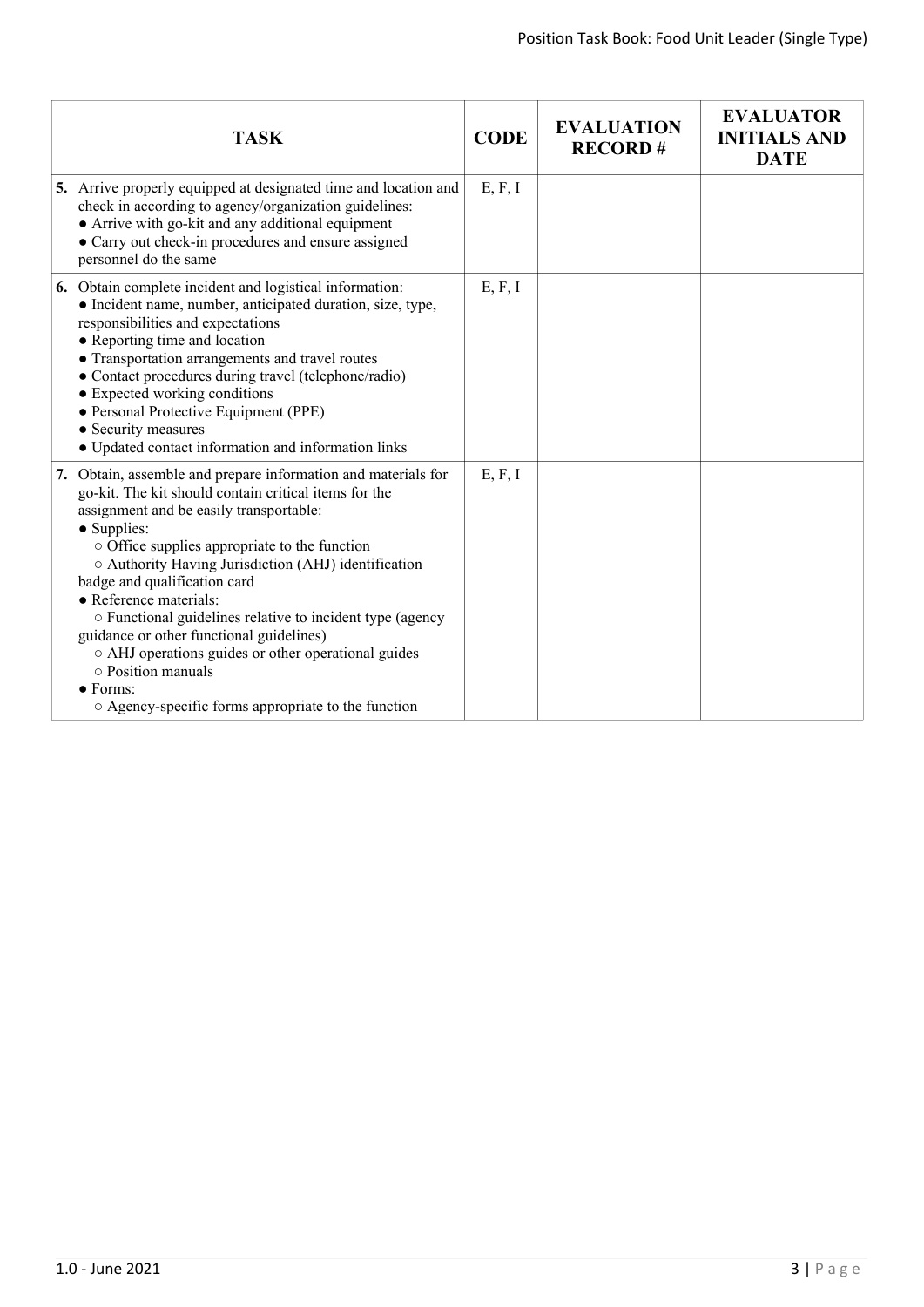# *2. Competency:* **Communicate effectively**

*Description:* Use suitable communication techniques to share relevant information with appropriate personnel on a timely basis to accomplish objectives in a potentially rapidly changing environment.

|  |  |  | 2a. Behavior: Ensure the exchange of relevant information during briefings |  |  |  |  |
|--|--|--|----------------------------------------------------------------------------|--|--|--|--|
|--|--|--|----------------------------------------------------------------------------|--|--|--|--|

| <b>TASK</b>                                                                                                                                                                                                                                                                                                                                                               | <b>CODE</b> | <b>EVALUATION</b><br><b>RECORD#</b> | <b>EVALUATOR</b><br><b>INITIALS AND</b><br><b>DATE</b> |
|---------------------------------------------------------------------------------------------------------------------------------------------------------------------------------------------------------------------------------------------------------------------------------------------------------------------------------------------------------------------------|-------------|-------------------------------------|--------------------------------------------------------|
| 8. Lead staff briefings and debriefings.                                                                                                                                                                                                                                                                                                                                  | E, F, I     |                                     |                                                        |
| 9. Obtain briefing from Logistics Section:<br>• Potential duration of incident<br>• Number and location of personnel to feed<br>• Last meal provided<br>• Proposed time of next meal                                                                                                                                                                                      | E, F, I     |                                     |                                                        |
| 10. Prepare for and participate in briefings:<br>• Ensure briefings are accurate, timely and include<br>appropriate personnel<br>• Brief external support organizations<br>• Share and evaluate information<br>• Ensure briefings are accurate, timely and include<br>appropriate personnel<br>• Brief external support organizations<br>• Share and evaluate information | E, F, I     |                                     |                                                        |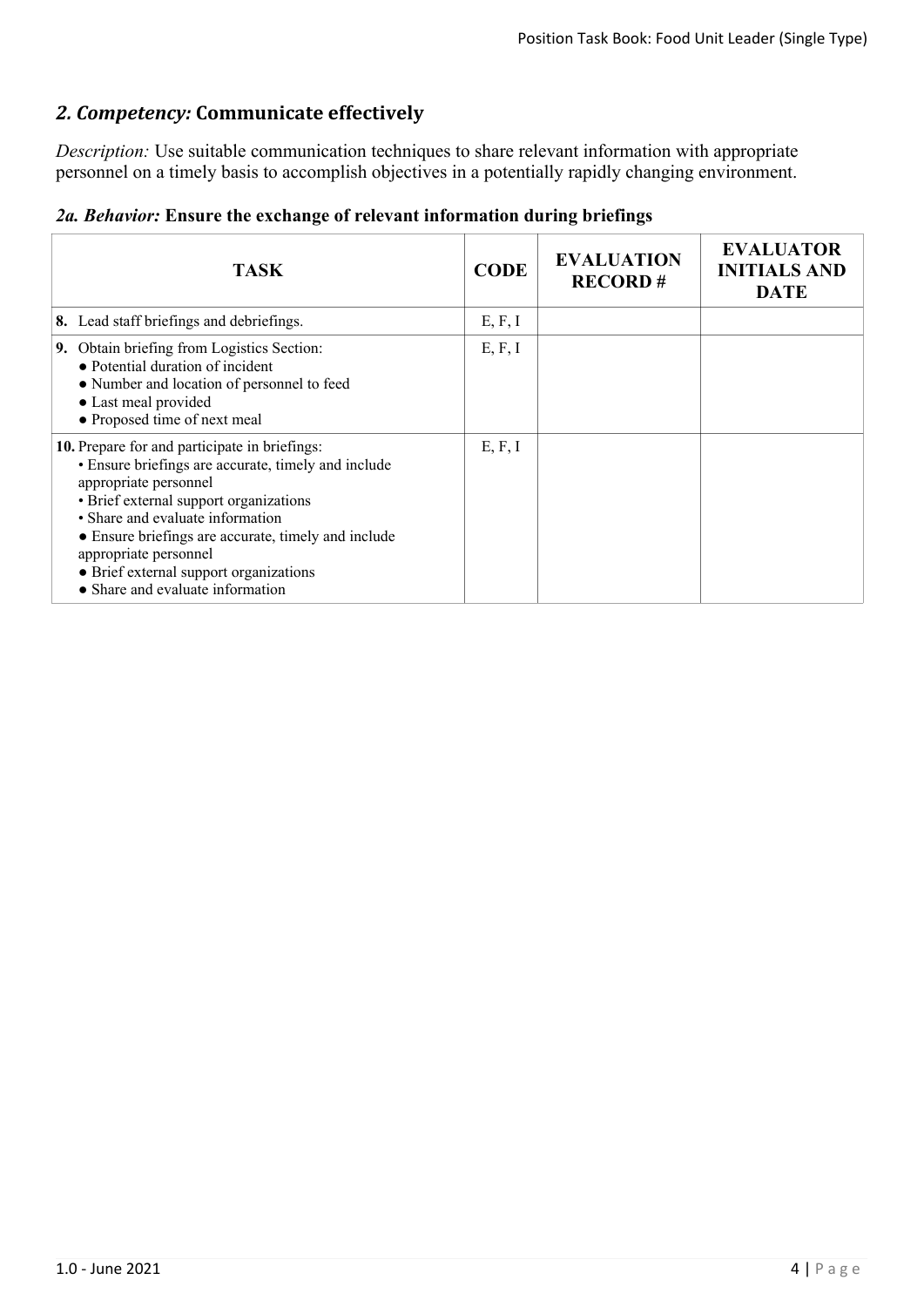# *3. Competency:* **Lead assigned personnel**

*Description:* Influence, lead and direct assigned personnel to accomplish objectives and desired outcomes in a potentially rapidly changing environment.

|  |  |  |  |  | 3a. Behavior: Model leadership values and principles |
|--|--|--|--|--|------------------------------------------------------|
|--|--|--|--|--|------------------------------------------------------|

| <b>TASK</b>                                                                                                                                                                                                                                                                                           | <b>CODE</b>         | <b>EVALUATION</b><br><b>RECORD#</b> | <b>EVALUATOR</b><br><b>INITIALS AND</b><br><b>DATE</b> |
|-------------------------------------------------------------------------------------------------------------------------------------------------------------------------------------------------------------------------------------------------------------------------------------------------------|---------------------|-------------------------------------|--------------------------------------------------------|
| 11. Create a positive work environment:<br>• Communicate leader's intent and guidance<br>• Manage unit and its activities effectively<br>• Proactively assume responsibility for the unit and initiate<br>action                                                                                      | E, F, I             |                                     |                                                        |
| 12. Establish and maintain positive interpersonal and<br>interagency working relationships:<br>• Understand scope, roles, responsibilities, jurisdiction and<br>authority of responding agencies                                                                                                      | E, F, I             |                                     |                                                        |
| 13. Exhibit principles of duty, respect and integrity as a leader.                                                                                                                                                                                                                                    | C, E, F, I,<br>J, T |                                     |                                                        |
| 14. Understand and comply with NIMS/Incident Command<br>System (ICS) concepts and principles:<br>• Establish and modify an effective organization based on<br>changing incident and resource conditions<br>• Maintain appropriate span of control<br>• Act as a representative of incident leadership | E, F, I             |                                     |                                                        |

#### *3b. Behavior:* **Communicate incident priorities and supervise personnel**

| <b>TASK</b>                                                                                                                                                                                                                                                                                                                                                                                          | <b>CODE</b> | <b>EVALUATION</b><br><b>RECORD#</b> | <b>EVALUATOR</b><br><b>INITIALS AND</b><br><b>DATE</b> |
|------------------------------------------------------------------------------------------------------------------------------------------------------------------------------------------------------------------------------------------------------------------------------------------------------------------------------------------------------------------------------------------------------|-------------|-------------------------------------|--------------------------------------------------------|
| 15. Communicate with assigned personnel:                                                                                                                                                                                                                                                                                                                                                             | E, F, I     |                                     |                                                        |
| • Communicate priorities, objectives, strategies and any<br>changes<br>• Inform personnel of their assigned tasks and expectations<br>• Clearly explain conflict resolution procedures and ensure<br>that personnel understand<br>• Ensure that assigned objectives and expectations for the<br>operational period are reasonable and accurate                                                       |             |                                     |                                                        |
| 16. Ensure debriefings occur and participate as necessary:<br>• Ensure incident situation status information is current and<br>complete                                                                                                                                                                                                                                                              | E, F, I     |                                     |                                                        |
| 17. Ensure that staff follows all applicable agency/jurisdiction<br>policies, contracts, standard operating procedures and<br>agreements:<br>• Federal, state, local, tribal, territorial and regional<br>relationships, as appropriate<br>• Roles and responsibilities of potential responder agencies<br>• Scope, jurisdiction and authority of potential responder<br>agencies' contingency plans | E, F, I     |                                     |                                                        |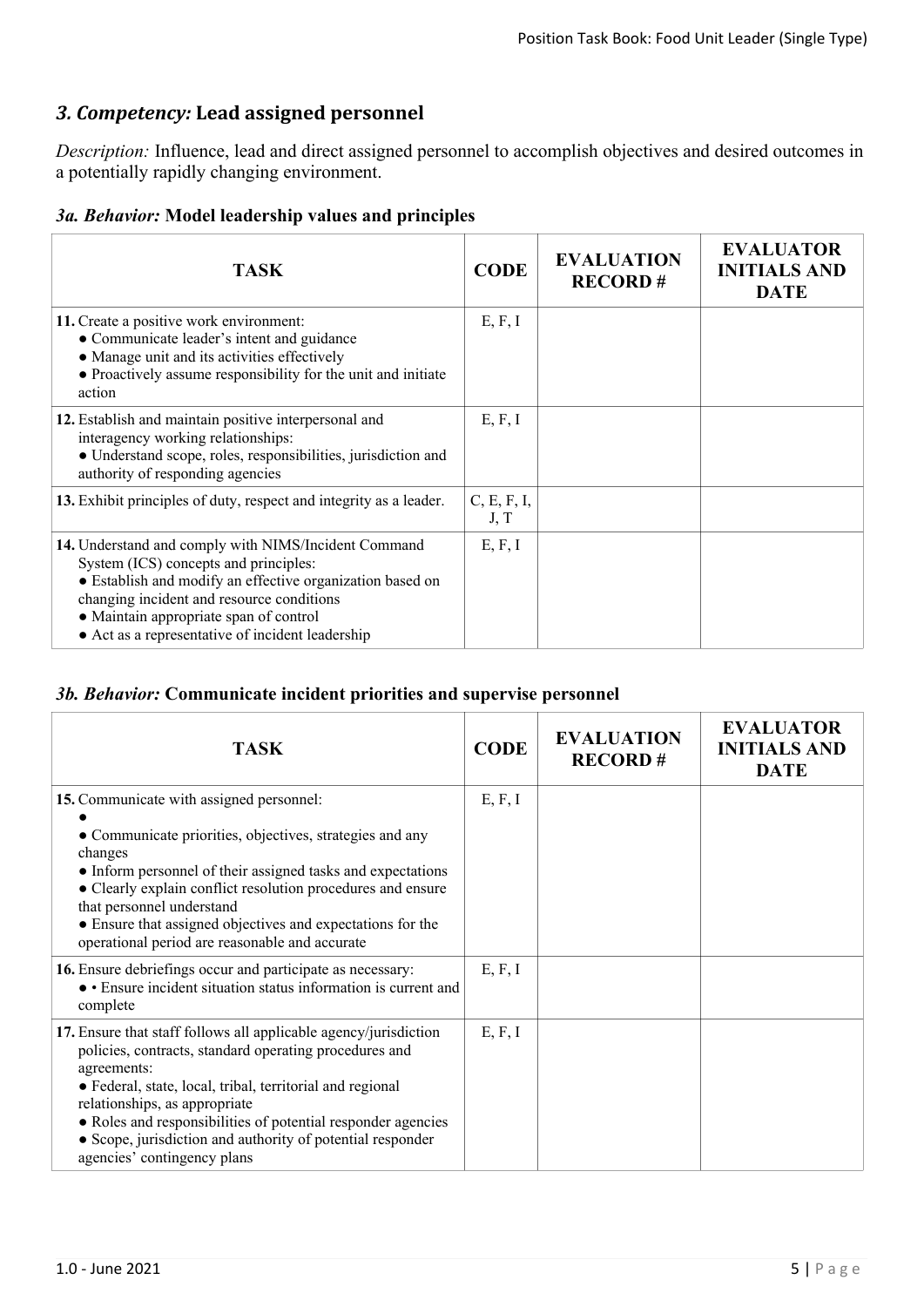| 18. Supervise and hold personnel accountable for executing<br>assigned tasks:<br>• Identify and promptly resolve disagreements, issues and<br>misunderstandings | E, F, I |  |
|-----------------------------------------------------------------------------------------------------------------------------------------------------------------|---------|--|
| • Prioritize work while considering immediate support for<br>incident operations                                                                                |         |  |

## *3c. Behavior:* **Ensure the health, safety, welfare and accountability of assigned personnel**

| <b>TASK</b>                                                                                                                                                                                                                                                                                                                                                                                                                                                                                                                                                                                                                                                                                                                                              | <b>CODE</b> | <b>EVALUATION</b><br><b>RECORD#</b> | <b>EVALUATOR</b><br><b>INITIALS AND</b><br><b>DATE</b> |
|----------------------------------------------------------------------------------------------------------------------------------------------------------------------------------------------------------------------------------------------------------------------------------------------------------------------------------------------------------------------------------------------------------------------------------------------------------------------------------------------------------------------------------------------------------------------------------------------------------------------------------------------------------------------------------------------------------------------------------------------------------|-------------|-------------------------------------|--------------------------------------------------------|
| 19. Demonstrate knowledge of and comply with relevant health<br>and safety requirements:<br>• Direct and oversee unit operations to ensure compliance<br>with health and safety considerations and guidelines<br>• Coordinate with the Safety Officer to ensure that assigned<br>personnel follow safety guidelines                                                                                                                                                                                                                                                                                                                                                                                                                                      | E, F, I     |                                     |                                                        |
| 20. Evaluate mental and physical fatigue of assigned personnel:<br>• Ensure adequate rest is provided to section personnel                                                                                                                                                                                                                                                                                                                                                                                                                                                                                                                                                                                                                               | E, F, I     |                                     |                                                        |
| 21. Recognize potentially hazardous situations, inform assigned<br>personnel of hazards and take precautions to mitigate risk:<br>• Adjust operations in response to hazards, weather and<br>other relevant even                                                                                                                                                                                                                                                                                                                                                                                                                                                                                                                                         | E, F, I     |                                     |                                                        |
| 22. Report or explain the procedures for reporting unexpected<br>occurrences, such as fire, death, injury, illness, exposure to<br>pathogens or hazardous materials (HAZMAT), accident,<br>political contact or property loss or damage:<br>• Ensure report contains nature of event, location,<br>magnitude, personnel involved and initial action taken (such<br>as helicopter picking up injured or an appropriate subsequent<br>action)<br>• Ensure the protection of Personally Identifiable<br>Information (PII) while reporting<br>• Obtain information from the following sources regarding<br>special hazards, threats or unexpected occurrences:<br>subordinates, personal observation, other incident personnel<br>and off-incident personnel | E, F, I     |                                     |                                                        |

## *3d. Behavior:* **Identify opportunities and meet requirements to provide equal access and reasonable accommodation in all activities**

| <b>TASK</b>                                                                                                                           | <b>CODE</b> | <b>EVALUATION</b><br><b>RECORD#</b> | <b>EVALUATOR</b><br><b>INITIALS AND</b><br><b>DATE</b> |
|---------------------------------------------------------------------------------------------------------------------------------------|-------------|-------------------------------------|--------------------------------------------------------|
| 23. Demonstrate the ability to assess and monitor for physical<br>access, programmatic access and effective communications<br>access. | E, F, I, J  |                                     |                                                        |
| 24. Demonstrate the ability to identify opportunities for<br>universal accessibility.                                                 | E, F, I, J  |                                     |                                                        |
| 25. Provide equal access, disability accommodations and access<br>and functional needs (AFN) accommodations.                          | E, F, I, J  |                                     |                                                        |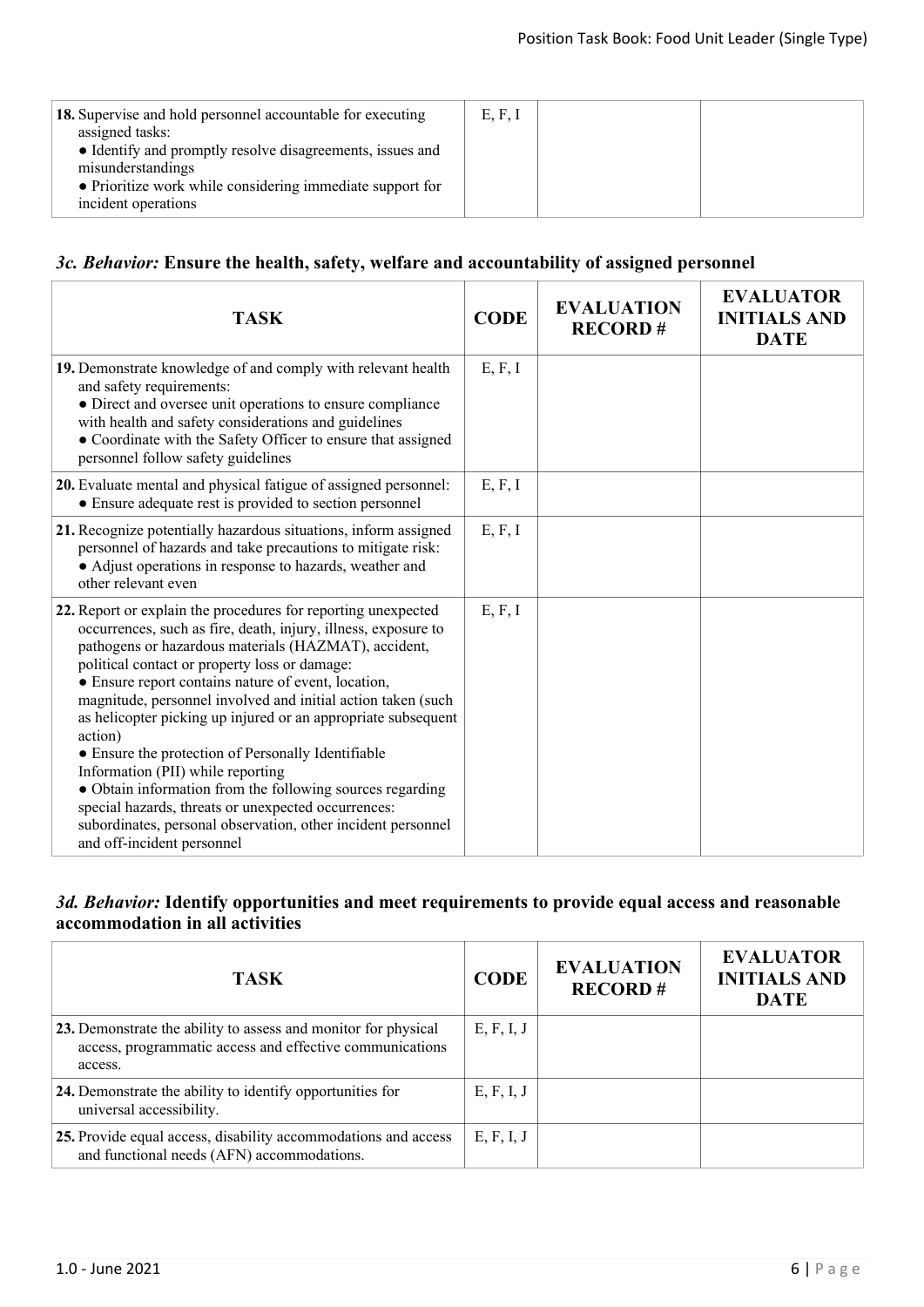# *4. Competency:* **Conduct operations and ensure completion of assigned tasks**

*Description:* Identify, analyze and apply relevant situational information and evaluate actions to complete assignments safely and meet identified objectives. Complete actions within established time frame.

|  | 4a. Behavior: Set the unit priorities |  |  |  |  |
|--|---------------------------------------|--|--|--|--|
|--|---------------------------------------|--|--|--|--|

| <b>TASK</b>                                                                                                                                                                                                                                        | <b>CODE</b> | <b>EVALUATION</b><br><b>RECORD#</b> | <b>EVALUATOR</b><br><b>INITIALS AND</b><br><b>DATE</b> |
|----------------------------------------------------------------------------------------------------------------------------------------------------------------------------------------------------------------------------------------------------|-------------|-------------------------------------|--------------------------------------------------------|
| 26. Analyze work assignments and staffing levels to ensure<br>achievement of unit objectives.                                                                                                                                                      | E, F, I     |                                     |                                                        |
| 27. Attend and participate in strategy meetings as necessary:<br>• Assess organizational needs<br>• Identify additional resource needs<br>• Identify critical factors to ensure unit success<br>• Prioritize incident, section and unit objectives | E, F, I     |                                     |                                                        |
| 28. Disseminate priorities and expected completion timelines to<br>staff.                                                                                                                                                                          | E, F, I     |                                     |                                                        |
| 29. Hold staff accountable for communicated priorities and<br>deadlines.                                                                                                                                                                           | E, F, I     |                                     |                                                        |

#### *4b. Behavior:* **Account for incident costs**

| <b>TASK</b>                                                                                                                                                                                                                                                                                                                                                                                                  | <b>CODE</b> | <b>EVALUATION</b><br><b>RECORD#</b> | <b>EVALUATOR</b><br><b>INITIALS AND</b><br><b>DATE</b> |
|--------------------------------------------------------------------------------------------------------------------------------------------------------------------------------------------------------------------------------------------------------------------------------------------------------------------------------------------------------------------------------------------------------------|-------------|-------------------------------------|--------------------------------------------------------|
| <b>30.</b> Approve completed plans:<br>• Ensure plans are complete, accurate, realistically attainable<br>and relevant to the incident objectives                                                                                                                                                                                                                                                            | E, F, I     |                                     |                                                        |
| 31. Participate in the planning process:<br>• Prepare for and participate in planning meetings<br>• Assist in the development of plans, as necessary:<br>○ Long-range<br>$\circ$ Strategic<br>$\circ$ Contingency<br>$\circ$ Demobilization<br>○ Continuity of Operations Plan (COOP)                                                                                                                        | E, F, I     |                                     |                                                        |
| 32. Review, validate and modify plans:<br>• Analyze alternate strategies and explain decisions<br>· Validate or revise unit objectives<br>• Review information covering health and safety principles,<br>known hazards and importance of all periods<br>· Validate unit organizational structure<br>• Validate unit resource assignments<br>• Review reserve resources<br>• Evaluate immediate support needs | E, F, I     |                                     |                                                        |

#### *4c. Behavior:* **Coordinate with all appropriate personnel and stakeholders**

| <b>TASK</b>                                                                                                       | <b>CODE</b> | <b>EVALUATION</b><br><b>RECORD#</b> | <b>EVALUATOR</b><br><b>INITIALS AND</b><br><b>DATE</b> |
|-------------------------------------------------------------------------------------------------------------------|-------------|-------------------------------------|--------------------------------------------------------|
| 33. Coordinate with ground support and the Operations Section<br>Chief to transport food and drinks to the scene. | E, F, I     |                                     |                                                        |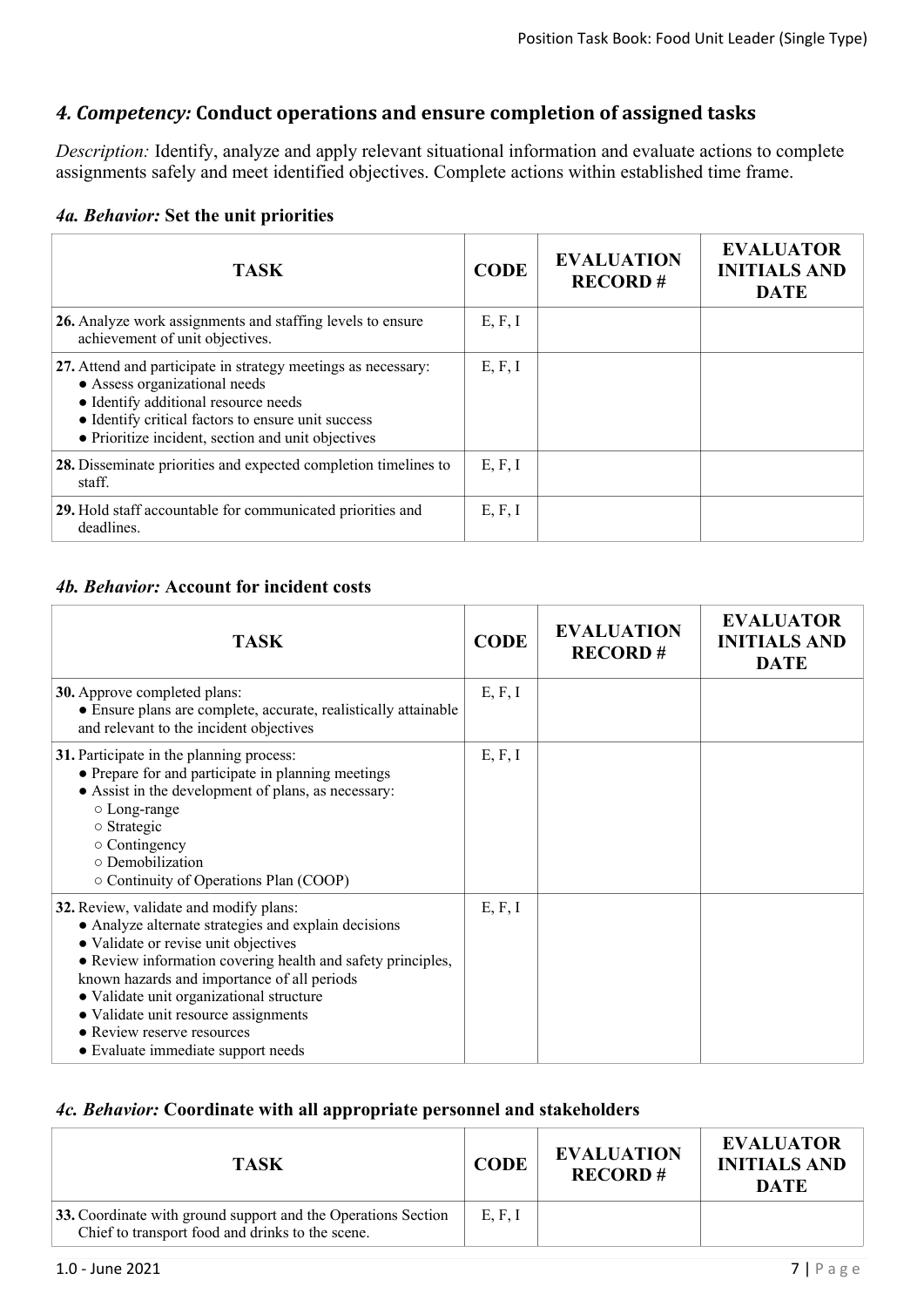| 34. Coordinate with local public health officials on inspection<br>requirements and schedule inspections of locations where<br>people store, prepare, serve and consume food:<br>• Ensure that proper handwashing facilities are available | E, F, I |  |
|--------------------------------------------------------------------------------------------------------------------------------------------------------------------------------------------------------------------------------------------|---------|--|
| 35. Establish effective relationships and coordinate with incident<br>personnel:<br>• IMT personnel<br>• Other supporting personnel                                                                                                        | E, F, I |  |
| 36. Establish effective relationships with stakeholders and<br>partners in the impacted jurisdiction(s).                                                                                                                                   | E, F, I |  |

# *4d. Behavior:* **Apply agency policy, contracts and agreements**

| <b>TASK</b>                                                                                                                                                                                                                                              | <b>CODE</b> | <b>EVALUATION</b><br><b>RECORD#</b> | <b>EVALUATOR</b><br><b>INITIALS AND</b><br><b>DATE</b> |
|----------------------------------------------------------------------------------------------------------------------------------------------------------------------------------------------------------------------------------------------------------|-------------|-------------------------------------|--------------------------------------------------------|
| 37. Complete all work according to organization/agency<br>direction, policy and incident objectives:<br>• Ensure that personnel complete all documentation<br>requirements according to organization/agency direction,<br>policy and incident objectives | E, F, I     |                                     |                                                        |
| 38. Demonstrate knowledge of and apply relevant legal,<br>regulatory and fiscal constraints.                                                                                                                                                             | E, F, I     |                                     |                                                        |
| 39. Supervise administration of food service agreement.                                                                                                                                                                                                  | E, F, I     |                                     |                                                        |

# *4e. Behavior:* **Behavior: Ensure documentation is complete**

| <b>TASK</b>                                                                                                                                                                                                                                                                    | <b>CODE</b> | <b>EVALUATION</b><br><b>RECORD#</b> | <b>EVALUATOR</b><br><b>INITIALS AND</b><br><b>DATE</b> |
|--------------------------------------------------------------------------------------------------------------------------------------------------------------------------------------------------------------------------------------------------------------------------------|-------------|-------------------------------------|--------------------------------------------------------|
| 40. Maintain and collect personal records related to incident:<br>$\bullet$ Time sheets<br>• Rental records<br>• Accident forms<br>• Property records<br>○ Equipment time records<br>$\bullet$ Receipts                                                                        | E, F, I     |                                     |                                                        |
| 41. Maintain and submit incident records for events, personnel,<br>equipment, supplies and other data for incident management<br>needs:<br>• Property loss/damage reports<br>• Agency-required incident reports<br>$\bullet$ Activity log<br>• Changes in strategy and tactics | E, F, I     |                                     |                                                        |
| 42. Provide copies of bills and receipts to the<br>Finance/Administration Section.                                                                                                                                                                                             | E, F, I     |                                     |                                                        |
| 43. Review documents for accuracy, timeliness and appropriate<br>distribution.                                                                                                                                                                                                 | E, F, I     |                                     |                                                        |

# *4f. Behavior:* **Manage food supply**

|--|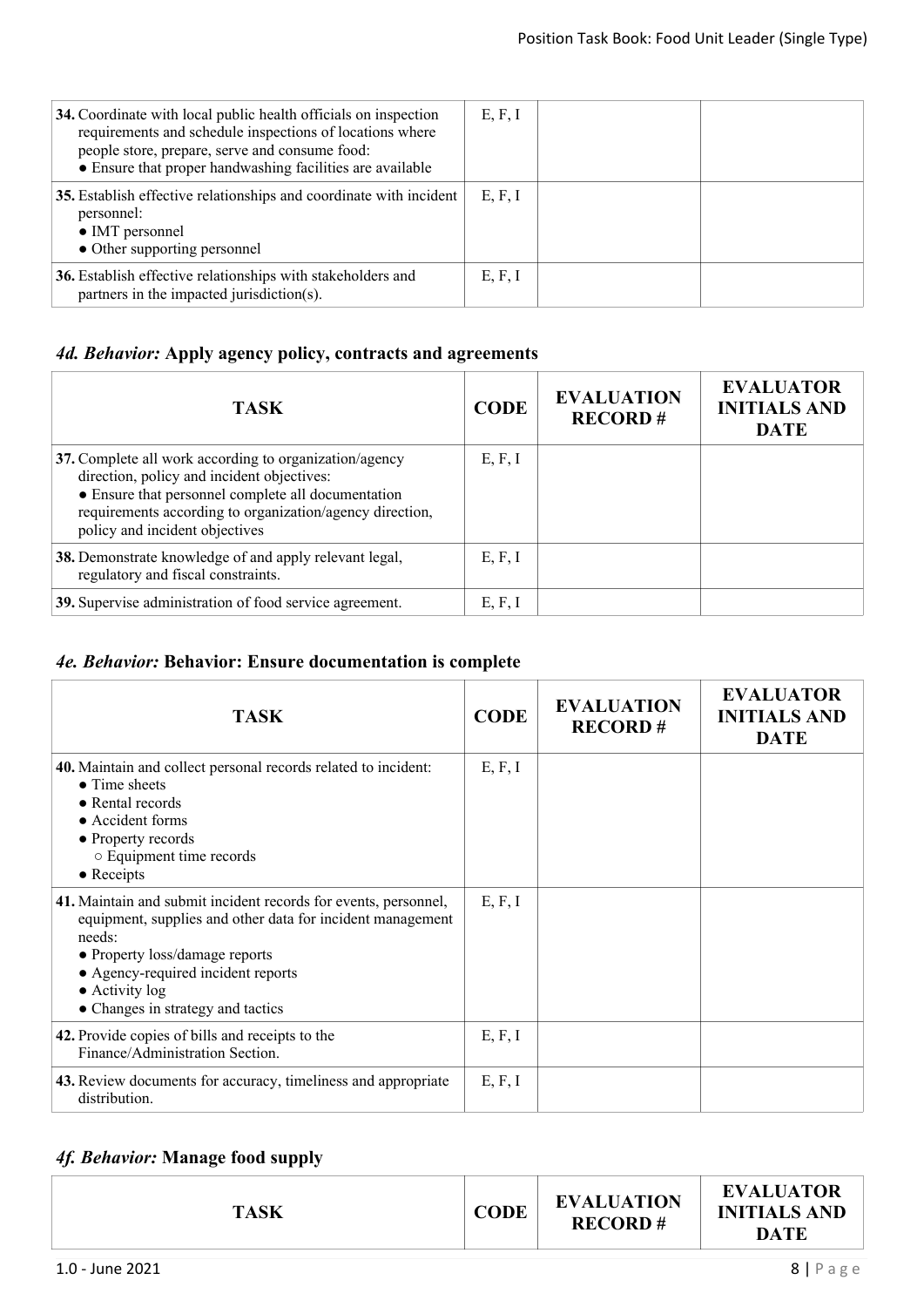| 44. Coordinate with the Service Branch Director or supervisor<br>on food storage issues or shortfalls. | E, F, I |  |
|--------------------------------------------------------------------------------------------------------|---------|--|
| 45. Ensure access to sufficient potable water and beverages for<br>all incident personnel.             | E, F, I |  |
| <b>46.</b> Inform the Supply Unit when food orders are complete.                                       | E, F, I |  |

## *4g. Behavior:* **Ensure health and safety of food and food service**

| TASK.                                                                                                                                                           | <b>CODE</b> | <b>EVALUATION</b><br><b>RECORD#</b> | <b>EVALUATOR</b><br><b>INITIALS AND</b><br><b>DATE</b> |
|-----------------------------------------------------------------------------------------------------------------------------------------------------------------|-------------|-------------------------------------|--------------------------------------------------------|
| 47. Brief and coordinate with the Medical Unit Leader and<br>chaplain, when necessary, on any special dietary needs or<br>issues facing personnel in the field. | E, F, I     |                                     |                                                        |
| 48. Coordinate with the Medical Unit Leader and Safety Officer<br>in response to any reported food-borne illnesses.                                             | E, F, I     |                                     |                                                        |
| <b>49.</b> Ensure that staff take appropriate health and safety measures;<br>coordinate activity with the Safety Officer.                                       | E, F, I     |                                     |                                                        |

## *4h. Behavior:* **Gather information for daily meal orders: • Incident Action Plan (IAP) • Incident status summary • Unit briefing • Resources Unit Leader briefing**

| <b>TASK</b>                                                                                                                                                                                                                                                                                                                                                    | <b>CODE</b> | <b>EVALUATION</b><br><b>RECORD#</b> | <b>EVALUATOR</b><br><b>INITIALS AND</b><br><b>DATE</b> |
|----------------------------------------------------------------------------------------------------------------------------------------------------------------------------------------------------------------------------------------------------------------------------------------------------------------------------------------------------------------|-------------|-------------------------------------|--------------------------------------------------------|
| 50. Arrange feeding-related logistics in coordination with the<br>Facilities Unit Leader:<br>• Space and facilities for kitchen and feeding area<br>• Handwashing facilities and portable toilet locations<br>• Garbage and black/gray water removal<br>• Potable water delivery<br>• HAZMAT disposal, such as grease<br>• Dust abatement around the Food Unit | E, F, I     |                                     |                                                        |
| 51. Create budget for food operation.                                                                                                                                                                                                                                                                                                                          | E, F, I     |                                     |                                                        |
| 52. Determine food service requirements for planned and<br>expected operations.                                                                                                                                                                                                                                                                                | E, F, I     |                                     |                                                        |
| 53. Determine the best method of feeding to fit the situation and<br>coordinate with the Procurement Unit to obtain contract bids<br>if none are already in place.                                                                                                                                                                                             | E, F, I     |                                     |                                                        |
| 54. Ensure inventory procedures are in place.                                                                                                                                                                                                                                                                                                                  | E, F, I     |                                     |                                                        |
| 55. Gather information for daily meal orders:<br>• Incident Action Plan (IAP)<br>• Incident status summary<br>• Unit briefing<br>• Resources Unit Leader briefing                                                                                                                                                                                              | E, F, I     |                                     |                                                        |
| 56. Procure food for preparation-prepackaged or freshly<br>prepared meals.                                                                                                                                                                                                                                                                                     | E, F, I     |                                     |                                                        |
| 57. Project staffing needs and make requests.                                                                                                                                                                                                                                                                                                                  | E, F, I     |                                     |                                                        |
| <b>58.</b> Request supplies from Supply Unit using appropriate<br>procedures.                                                                                                                                                                                                                                                                                  | E, F, I     |                                     |                                                        |
| 59. Set up and arrange kitchen, cafeteria and dining sites.                                                                                                                                                                                                                                                                                                    | E, F, I     |                                     |                                                        |